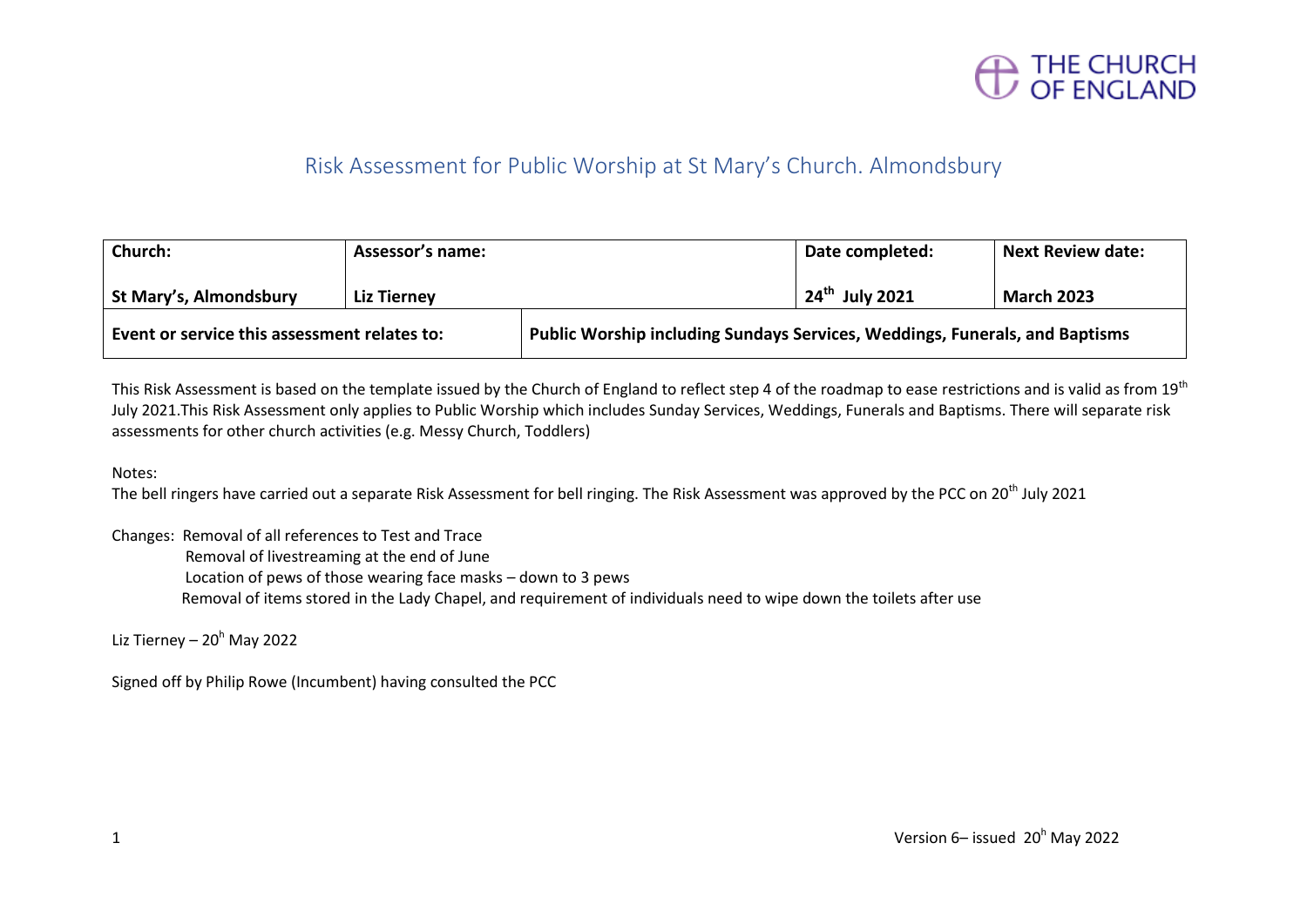| <b>Risk</b>                                              | Controls to consider (delete or detail as<br>appropriate to your location and event)                                                                        | <b>Additional information</b>                                                                                                                                                                                                                                                                                                                                                                                                                                                                                                                                                                                                                                                                                                                                                                                                                   | <b>Action by</b><br>whom? | Completed<br>- date and<br>name |
|----------------------------------------------------------|-------------------------------------------------------------------------------------------------------------------------------------------------------------|-------------------------------------------------------------------------------------------------------------------------------------------------------------------------------------------------------------------------------------------------------------------------------------------------------------------------------------------------------------------------------------------------------------------------------------------------------------------------------------------------------------------------------------------------------------------------------------------------------------------------------------------------------------------------------------------------------------------------------------------------------------------------------------------------------------------------------------------------|---------------------------|---------------------------------|
| <b>Aerosol or droplet</b><br>transmission of<br>Covid-19 | Increase ventilation in your building: natural<br>ventilation by opening doors, windows and<br>vents or mechanical ventilation if<br>appropriate/necessary. | The West Door will be used for entry and exit -<br>this is the only entry not involving steps.<br>During Warm weather - both doors will be<br>propped open (they will wedge open without the<br>need for support) - both wooden doors and one<br>glass door (right hand door facing the altar and<br>open towards the main body of the church) will be<br>open<br>If wet and during winter<br>The outer wooden door with the bolts will be<br>closed to reduce the flow of the rain and cold air<br>in. The other door may be closed once the service<br>has started so to keep the heat inside the church.<br>The glass door will remain closed, and the duty<br>warden will open and close the door when people<br>want to enter in<br>At the end of the service, the glass door and<br>outer door will be propped open by the duty<br>warden | <b>PCC</b>                |                                 |
|                                                          | Use outdoor spaces if appropriate and available.                                                                                                            |                                                                                                                                                                                                                                                                                                                                                                                                                                                                                                                                                                                                                                                                                                                                                                                                                                                 | <b>PCC</b>                |                                 |
|                                                          | Request or consider requiring people to wear a<br>face covering, unless exempt, when inside the<br>building.                                                | The congregation will be free to decide whether<br>they wear a face covering or not.<br>We will ask face covering wearers to sit on the left<br>side of the church in the front 3 pews, and those<br>not wearing face coverings to sit on the right side<br>and back pews on the left side of the church. The                                                                                                                                                                                                                                                                                                                                                                                                                                                                                                                                   | <b>PCC</b>                | $18th$ May<br>2022              |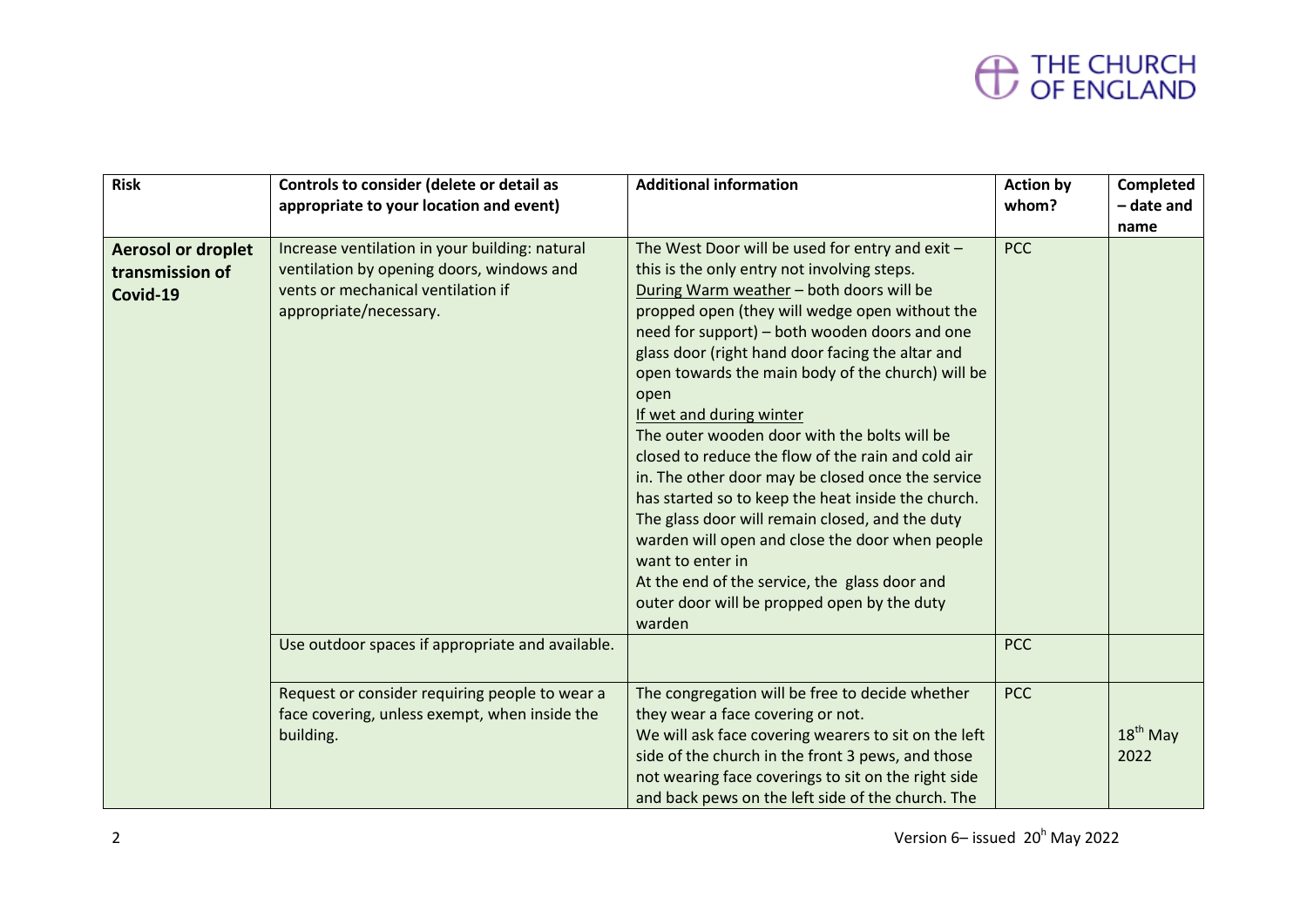| <b>Risk</b>                                   | Controls to consider (delete or detail as<br>appropriate to your location and event)                                                                                                       | <b>Additional information</b>                                                                                                                                                                                                                                                                                            | <b>Action by</b><br>whom? | <b>Completed</b><br>- date and<br>name               |
|-----------------------------------------------|--------------------------------------------------------------------------------------------------------------------------------------------------------------------------------------------|--------------------------------------------------------------------------------------------------------------------------------------------------------------------------------------------------------------------------------------------------------------------------------------------------------------------------|---------------------------|------------------------------------------------------|
|                                               |                                                                                                                                                                                            | duty warden and sidesperson will direct people<br>accordingly.<br>There will be signage in place on the pews where<br>only face covering wearers are permitted - these<br>will be at either end of the pews.<br>People wearing face coverings are not restricted<br>to sitting in the front 3 pews on the left hand side |                           | 15 <sup>th</sup> March<br>2022<br>$18th$ May<br>2022 |
|                                               | Put in place measures to reduce contact<br>between people                                                                                                                                  | See above regarding face coverings.<br>The one household signage will be removed from<br>the pews, but the pews that were not in use will<br>remain in place to maintain some social<br>distancing.                                                                                                                      | <b>PCC</b>                |                                                      |
|                                               | If practical in your building, choose one point of<br>entry into the church to manage flow of people<br>and indicate this with notices, keeping<br>emergency exits available at all times. | The West door will remain the point of entry and<br>exit                                                                                                                                                                                                                                                                 | <b>PCC</b>                |                                                      |
|                                               |                                                                                                                                                                                            |                                                                                                                                                                                                                                                                                                                          |                           |                                                      |
| <b>Surface</b><br>transmission of<br>Covid-19 | Provide adequate hand cleansing stations.<br>Provide hand sanitiser for the occasions when<br>people can't wash their hands.                                                               | Hand Sanitizer will still be available on the hymn<br>trolley and by the north door<br>Hand sanitizer will also be available in the<br>appropriate places for weddings, funerals and<br>baptisms                                                                                                                         | <b>PCC</b>                |                                                      |
|                                               | Identify where you can reduce the contact of<br>other people with surfaces.                                                                                                                | See above regarding ventilation<br>Single sheet Order of service will continue to be<br>used. People will be asked to sanitize their hands<br>before picking up the service sheets and weekly<br>notice sheets, and asked to take them home with<br>them.                                                                | <b>PCC</b>                |                                                      |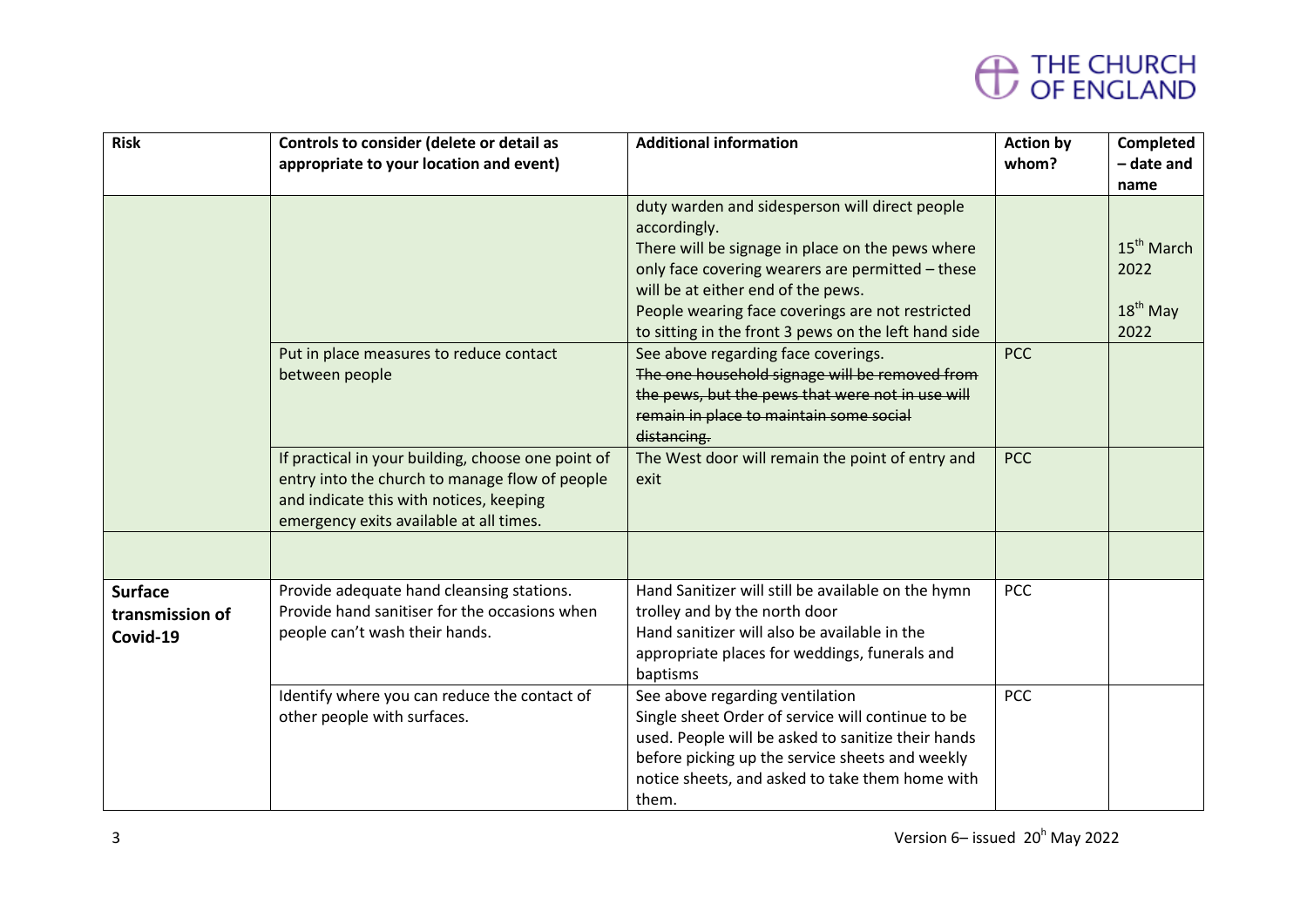| <b>Risk</b> | Controls to consider (delete or detail as<br>appropriate to your location and event)                                                                                                                               | <b>Additional information</b>                                                                                                                                                                                                                                                    | <b>Action by</b><br>whom? | Completed<br>- date and<br>name |
|-------------|--------------------------------------------------------------------------------------------------------------------------------------------------------------------------------------------------------------------|----------------------------------------------------------------------------------------------------------------------------------------------------------------------------------------------------------------------------------------------------------------------------------|---------------------------|---------------------------------|
|             |                                                                                                                                                                                                                    | A few Bibles and Hymn books are now available in<br>the Hymn Trolley                                                                                                                                                                                                             |                           | $22^{nd}$ Oct<br>2021           |
|             | Good hygiene and cleaning of the building.                                                                                                                                                                         | The church will need to be cleaned regularly -<br>there is now a cleaning team in place<br>The pews will not be cleaned in between services,<br>but there will be cleaning materials and blue<br>towels available for those who wish to clean<br>where they will be sitting.     | <b>PCC</b>                | $22^{nd}$ Oct<br>2021           |
|             | Consider hygiene around shared items such as<br>Bibles, prayer and hymn books that are used by<br>multiple people.                                                                                                 | The other Bibles and prayer books will remain in<br>the Lady Chapel, cordoned off.<br>The hymn books will remain pushed against the<br>back pew<br>Pew cushions and kneelers will remain in the<br><b>Priest Room</b><br>There are a few kneelers available within the<br>church | <b>PCC</b>                | $22^{nd}$ Oct<br>2021           |
|             | Cordon off or remove from public access any<br>devotional objects or items (if they are liable to<br>be touched or closely breathed on).                                                                           | The items that will not be used will remain<br>cordoned off in the Lady Chapel. These are set<br>back away from the area where the children will<br>be having their activities                                                                                                   | <b>PCC</b>                |                                 |
|             | Put in place a cleaning rota/system for children's<br>materials and toys, and consider providing<br>cleaning materials for these if safe to do so<br>(keeping all such materials out of the reach of<br>children). | Hand sanitizer and cleaning material will be<br>available in the Lady Chapel for those to wipe<br>down any toys are used. These materials will be<br>kept out of reach of the children - to be left on<br>tombstone                                                              | <b>PCC</b>                |                                 |
|             | Where there are toilet facilities, ensure an<br>adequate supply of soap and disposable hand<br>towels, and a bin for towels, are available.                                                                        | All toilets are available.<br>Hand sanitizer and cleaning materials will be<br>available in the toilets                                                                                                                                                                          | <b>PCC</b>                | $22^{nd}$ Oct<br>2021           |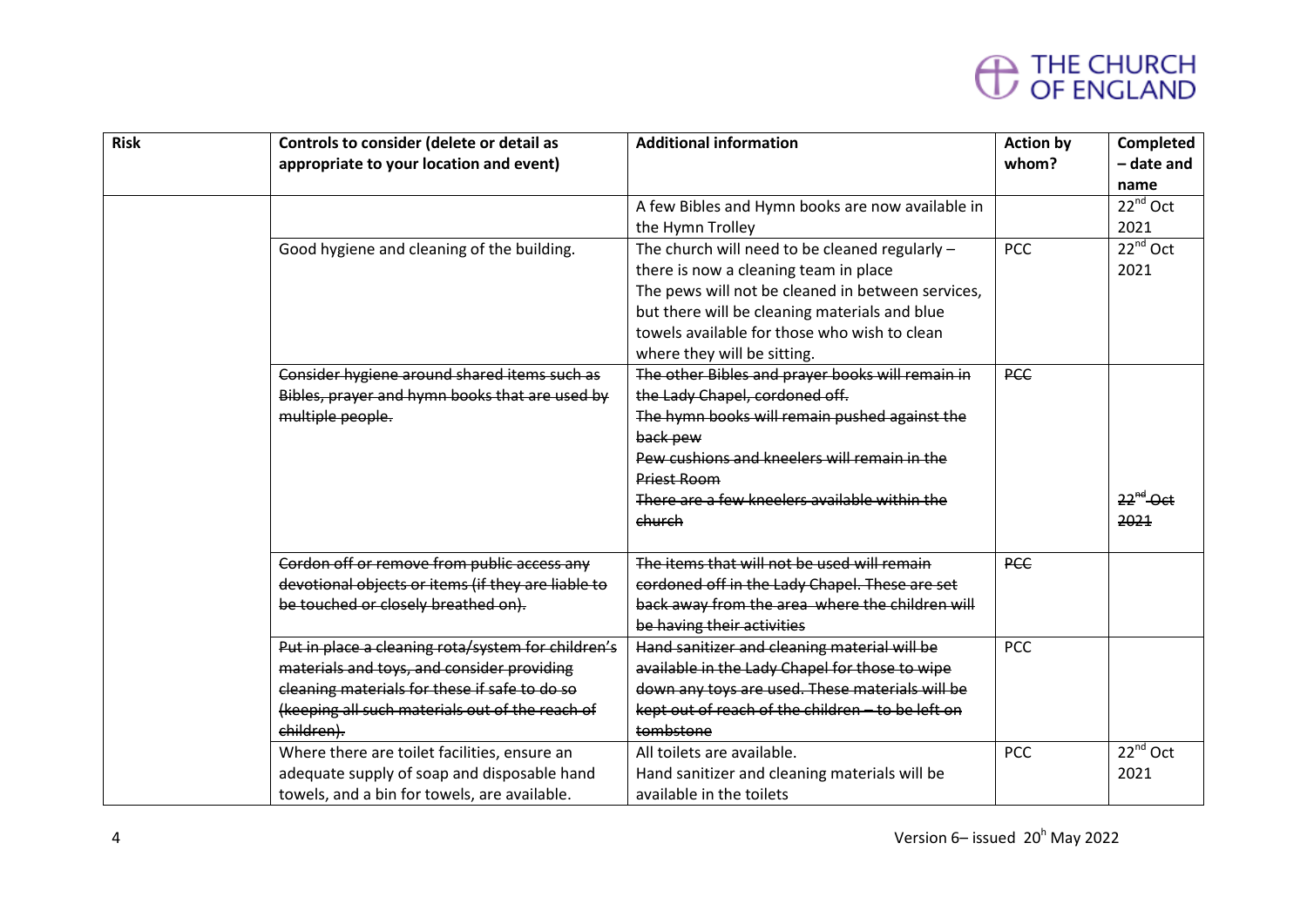| <b>Risk</b>                                                                           | Controls to consider (delete or detail as<br>appropriate to your location and event)                                                                                                                                         | <b>Additional information</b><br>Users will be required to wipe down any touched<br>surfaces over before and after use - this includes                                                                | <b>Action by</b><br>whom? | Completed<br>- date and<br>name |
|---------------------------------------------------------------------------------------|------------------------------------------------------------------------------------------------------------------------------------------------------------------------------------------------------------------------------|-------------------------------------------------------------------------------------------------------------------------------------------------------------------------------------------------------|---------------------------|---------------------------------|
|                                                                                       |                                                                                                                                                                                                                              | the taps, sink, toilet pan and flush.<br>All children (13 and under) must be accompanied<br>by their parent/guardian to assist with the<br>cleaning<br>There will be a notice explaining this.        |                           |                                 |
|                                                                                       | Ensure all waste receptacles have disposable<br>liners (e.g. polythene bin bags) to reduce the risk<br>to those responsible for removing them.                                                                               | All bins need to be emptied after the services on<br>that day - including those in the toilet area                                                                                                    | <b>PCC</b>                |                                 |
| <b>Visitors are unclear</b><br>on requirements<br>for attending<br>church or visiting | Display an NHS Track and Trace QR code, with an<br>alternative option for those who cannot use that<br>system. Encourage visitors to use one or other of<br>these options.                                                   | The NHS Track and Trace QR code will be<br>displayed on the glass door.<br>There will be no other option provided.<br>It will be up to the congregation as to whether<br>they use the QR code.        | <b>PCC</b>                | $18th$ May<br>2022              |
| the building for<br>other purposes, or<br>anxious about<br>attending.                 | Update your website, Weekly Notice Sheet, and<br>Facebook with information for visitors.<br>Communicate details on requirements or<br>requests such as bringing a face covering and<br>options for those who may be anxious. | The Weekly Notice will be distributed to those on<br>the Daily Message mailing list.<br>This Risk Assessment and information regarding<br>Livestreaming/Recording will be available on the<br>website | <b>PCC</b>                |                                 |
|                                                                                       | Provide welcoming notices that outline safety<br>measures.                                                                                                                                                                   | All irrelevant posters on display on the glass door<br>will be removed<br>A new welcome notice will be displayed                                                                                      | Parish<br>Administrator   |                                 |
| <b>Cleaning the</b>                                                                   | If possible close the church building for 48 hours                                                                                                                                                                           |                                                                                                                                                                                                       | <b>PCC</b>                |                                 |
| church after<br>known exposure to<br>someone with                                     | with no access permitted.<br>If 48-hour closure is not possible then follow<br>Public Health England guidance on cleaning in                                                                                                 | See Public England guidance - summarized below<br>Use normal household disinfectant to reduce the                                                                                                     | <b>PCC</b>                |                                 |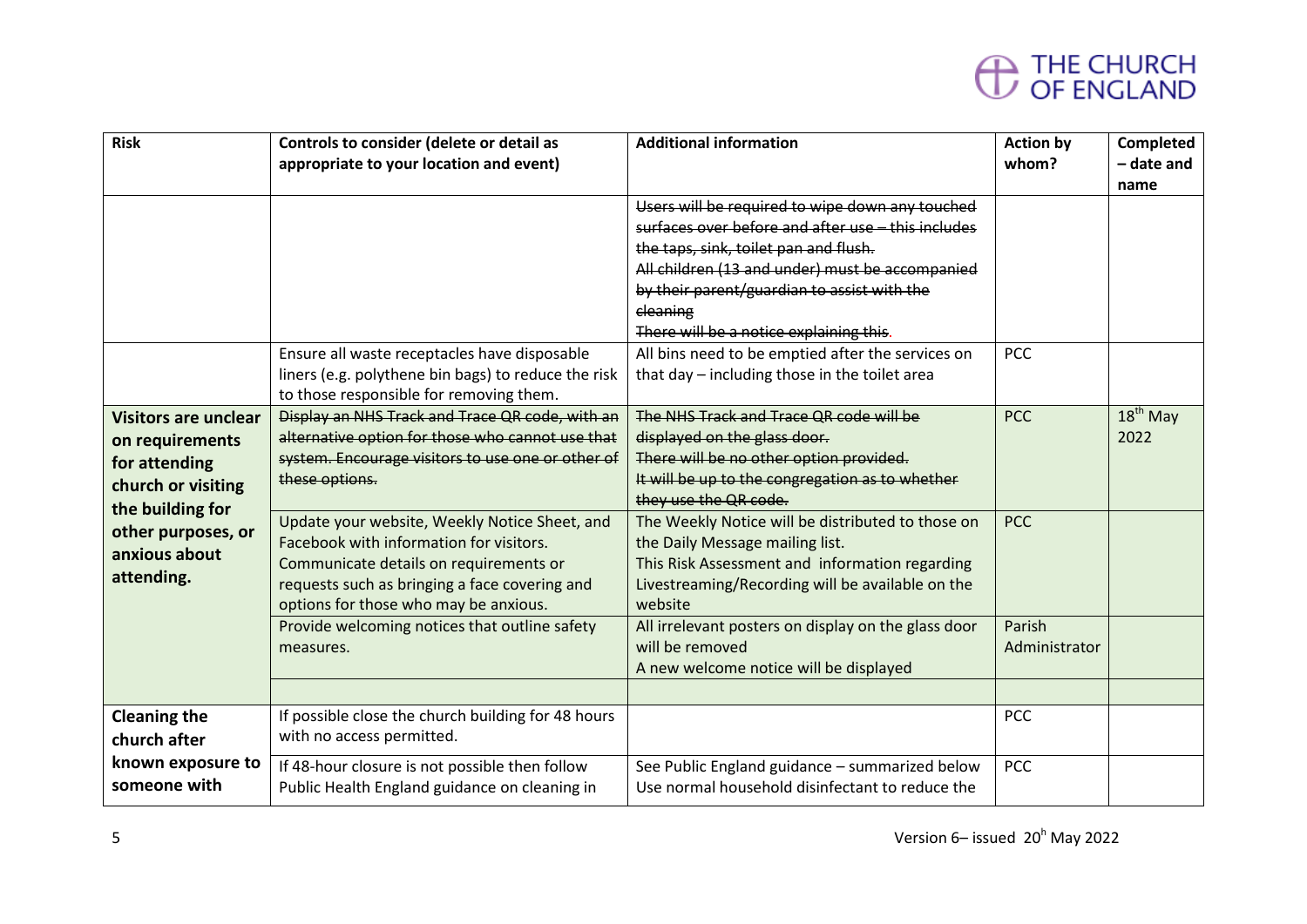| <b>Risk</b>        | Controls to consider (delete or detail as        | <b>Additional information</b>                                                                    | <b>Action by</b> | Completed  |
|--------------------|--------------------------------------------------|--------------------------------------------------------------------------------------------------|------------------|------------|
|                    | appropriate to your location and event)          |                                                                                                  | whom?            | - date and |
|                    |                                                  |                                                                                                  |                  | name       |
| <b>Coronavirus</b> | non-healthcare settings.                         | risk of passing the infection onto others.                                                       |                  |            |
| symptoms           |                                                  | Wear disposable or washing up gloves and aprons                                                  |                  |            |
|                    |                                                  | for cleaning;                                                                                    |                  |            |
|                    |                                                  | After use, then double bag these items and secure                                                |                  |            |
|                    |                                                  | securely for 72 hours, and then throw away with                                                  |                  |            |
|                    |                                                  | the regular rubbish in the black bin outside.<br>Use of disposable cloth to clean the areas with |                  |            |
|                    |                                                  | warm soapy water, then disinfect those areas                                                     |                  |            |
|                    |                                                  | using the usual disinfectant cleaning products,                                                  |                  |            |
|                    |                                                  | and after use throw away the disposable cloth as                                                 |                  |            |
|                    |                                                  | per above.                                                                                       |                  |            |
|                    |                                                  | Pay particular attention to door handles, guard                                                  |                  |            |
|                    |                                                  | rails, altar rails and light switches and the                                                    |                  |            |
|                    |                                                  | accessible toilet.                                                                               |                  |            |
|                    |                                                  | If an area is heavily contaminated (e.g. bodily                                                  |                  |            |
|                    |                                                  | fluids) use protection for eyes, nose and mouth as                                               |                  |            |
|                    |                                                  | well as gloves and aprons.                                                                       |                  |            |
|                    |                                                  | Wash hands regularly with soap and water for 20                                                  |                  |            |
|                    |                                                  | seconds, and after removing the gloves and                                                       |                  |            |
|                    |                                                  | aprons, and other protection used after cleaning.                                                |                  |            |
|                    | If the building has been quarantined for 48      |                                                                                                  | <b>PCC</b>       |            |
|                    | hours, then carry out cleaning as per the normal |                                                                                                  |                  |            |
|                    | advice on cleaning.                              |                                                                                                  |                  |            |
| <b>Additional</b>  | Handling cash collection                         | The Collection plate will not be reintroduced to                                                 | <b>PCC</b>       |            |
| procedures for     |                                                  | avoid duty wardens having to handle cash.                                                        |                  |            |
| public worship     |                                                  | Details on donations will continue to be on the                                                  |                  |            |
|                    |                                                  | weekly notice sheet                                                                              | <b>PCC</b>       |            |
|                    | Advice on Lighting any candles (Altar,           | If you are using candles then take care not to light                                             |                  |            |
|                    | Communion, Baptism, and Advent Candles)          | them immediately after using hand sanitizer gel,                                                 |                  |            |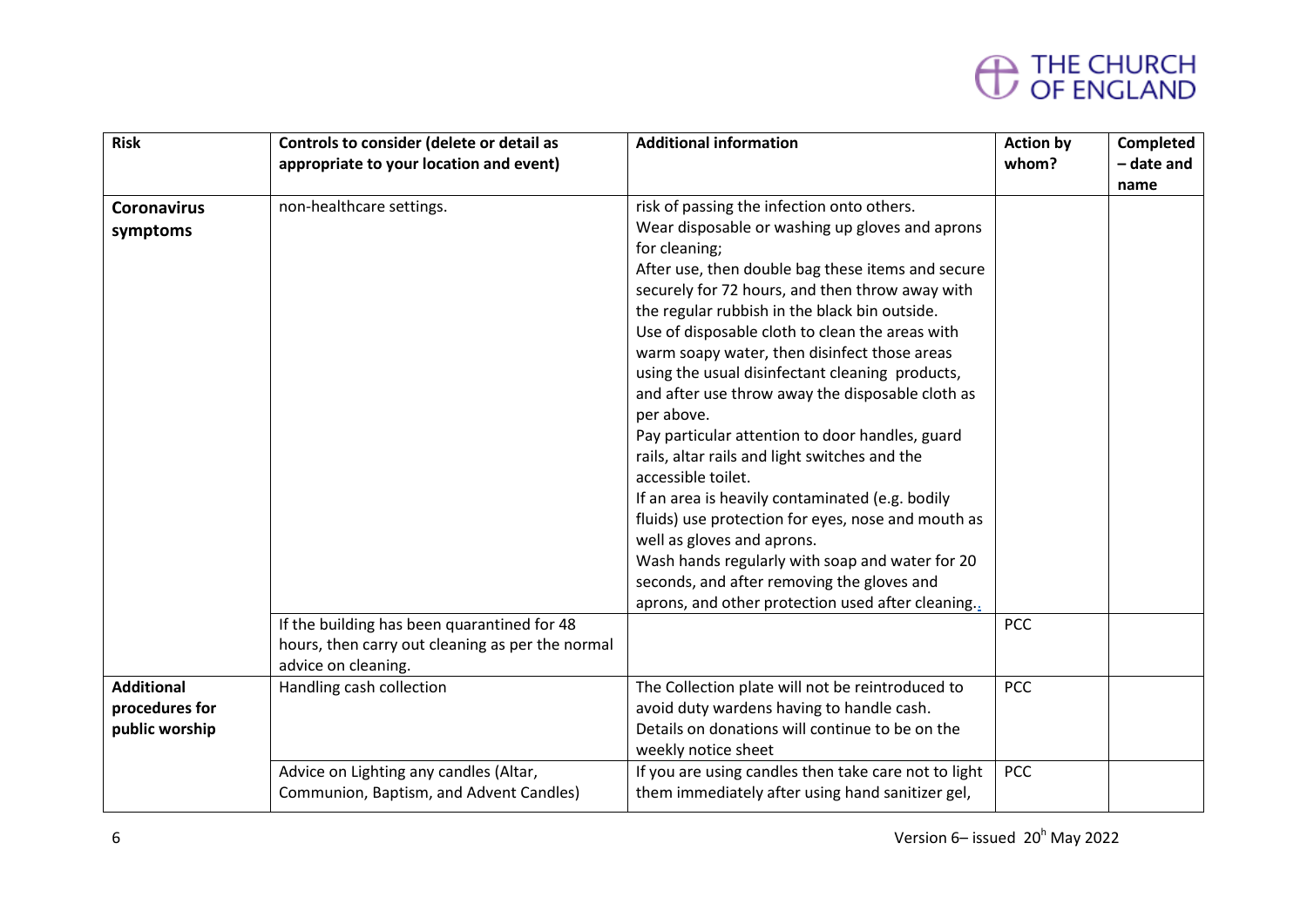| <b>Risk</b> | Controls to consider (delete or detail as<br>appropriate to your location and event)                                                      | <b>Additional information</b>                                                                                                                                                                                                                                                                                                                                                                                                                                                                                                                                                                                                                                                                                                                                                                                                                                                                                                                                  | <b>Action by</b><br>whom? | Completed<br>- date and<br>name |
|-------------|-------------------------------------------------------------------------------------------------------------------------------------------|----------------------------------------------------------------------------------------------------------------------------------------------------------------------------------------------------------------------------------------------------------------------------------------------------------------------------------------------------------------------------------------------------------------------------------------------------------------------------------------------------------------------------------------------------------------------------------------------------------------------------------------------------------------------------------------------------------------------------------------------------------------------------------------------------------------------------------------------------------------------------------------------------------------------------------------------------------------|---------------------------|---------------------------------|
|             |                                                                                                                                           | especially if this has alcohol in it.<br>Wait a full minute after applying the gel, and then<br>wipe your hands with a disposable tissue<br>Candles and lighters or matches should be<br>securely locked away - this is to reduce the risk of<br>someone finding materials to start a fire if they<br>were to break in                                                                                                                                                                                                                                                                                                                                                                                                                                                                                                                                                                                                                                         |                           |                                 |
|             | Livestreaming/Recording the service - 8am<br>Service only<br>Note that Livestreaming/Recording the service<br>will cease as from 3rd July | Ensure that the Ipad and associated cables are set<br>up in front of the front pew safely<br>Ensure safe use of equipment - avoid exceeding<br>safe load on sockets, cables/tripod causing a trip<br>hazard, especially with the re-introduction of the<br>Praise Group<br>Ensure that the information notice is displayed on<br>the West Door.<br>Ensure that all who are leading the service has<br>signed the Livestreaming Consent Form.<br>Copies of who have consented are available in the<br>Vestry together with blank copies of the form.<br>At the beginning of the service, the congregation<br>are to be reminded the service is being<br>livestreamed/recorded and told where the<br>camera is - thus ensuring young people and<br>vulnerable<br>The position of the camera will be facing the<br>Leaders.<br>If there is a change of location, those setting up<br>must be mindful of whom maybe in view, and if<br>necessary ask them to move. | <b>PCC</b>                | $18th$ May<br>2022              |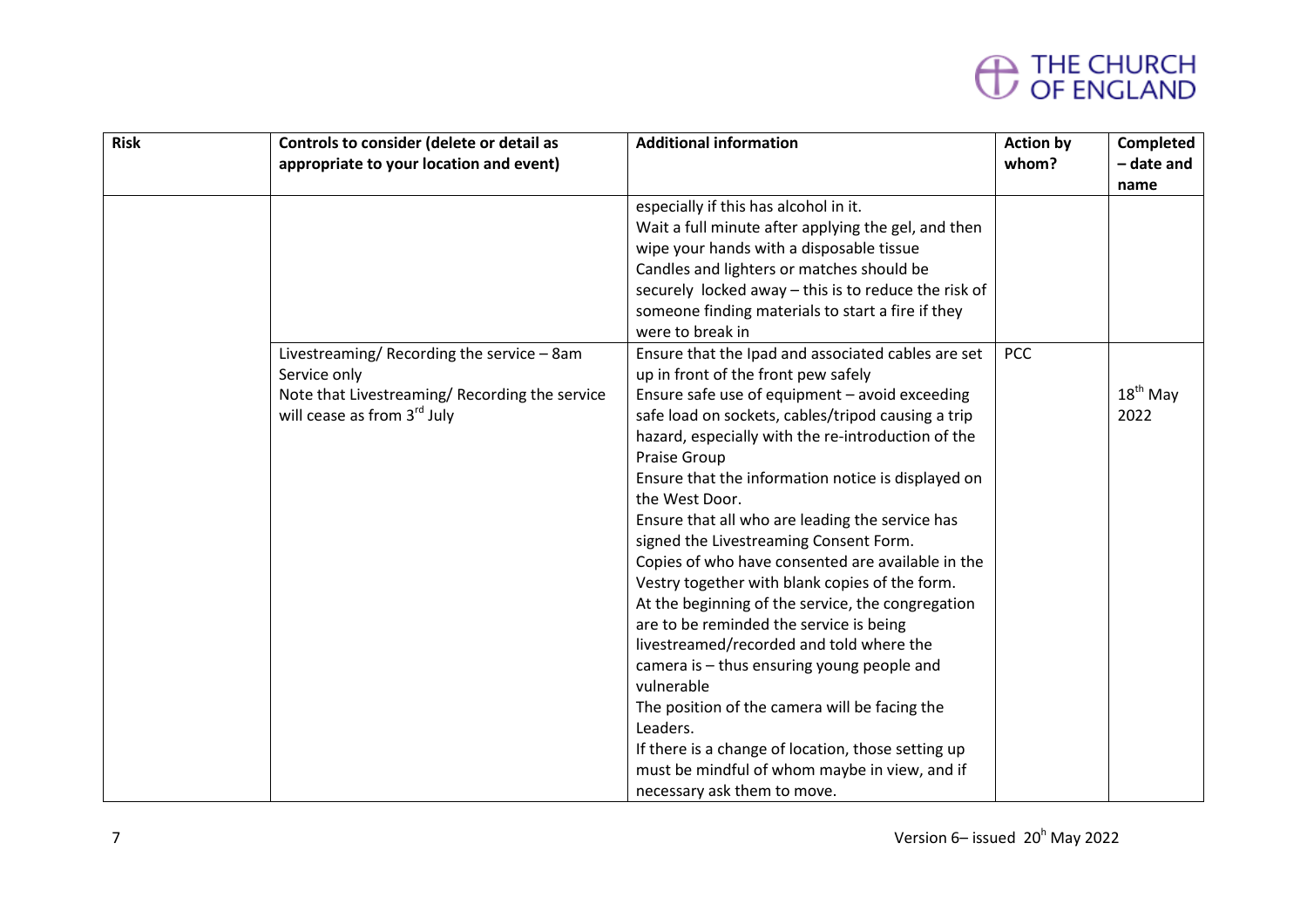| <b>Risk</b>           | Controls to consider (delete or detail as<br>appropriate to your location and event) | <b>Additional information</b>                                                                                                                                                                                                                                                                                                                                                                | <b>Action by</b><br>whom? | Completed<br>- date and       |
|-----------------------|--------------------------------------------------------------------------------------|----------------------------------------------------------------------------------------------------------------------------------------------------------------------------------------------------------------------------------------------------------------------------------------------------------------------------------------------------------------------------------------------|---------------------------|-------------------------------|
|                       | Children's Groups                                                                    | Children's groups resumed in September<br>See separate Risk Assessment                                                                                                                                                                                                                                                                                                                       | <b>PCC</b>                | name<br>$22^{nd}$ Oct<br>2021 |
|                       | <b>Congregational Singing</b>                                                        | This will resume                                                                                                                                                                                                                                                                                                                                                                             | <b>PCC</b>                |                               |
|                       | <b>Memory Table</b>                                                                  | The Memory Book will be replaced onto the<br>Memory Table.<br>Hand sanitizer will be available on the Memory<br>Table                                                                                                                                                                                                                                                                        | <b>PCC</b>                |                               |
|                       | <b>Serving Coffee</b>                                                                | Coffee will be served from the kitchen pod<br>The china mugs will be used<br>People will be encouraged to move around the<br>church or go outside, and not to congregate<br>around the kitchen pod area.<br>Those serving coffee will wear disposable gloves<br>and appropriate cleaning material will be provided<br>The dishwasher will be used for any items that<br>need to be washed up | <b>PCC</b>                |                               |
| <b>Holy Communion</b> | Communion will be in both kind                                                       | As from the priest will administer both kinds by<br>dipping the bread/wafer into the wine before<br>handing to the communicant - this is to reduce<br>the contact between people.<br>The communicant will be able to indicate to the<br>priest if they do not wish to have the wafer<br>dipped into the wine                                                                                 | PCC                       | $22^{nd}$ Nov<br>2021         |
|                       | Preparation of the Elements                                                          | Communion for the All Age Service will take place<br>from the front of the pulpit and lectern<br>Communion during the Said Communion service<br>will be taken in front of the Communion Table -                                                                                                                                                                                              | <b>PCC</b>                | $22^{nd}$ Oct<br>2021         |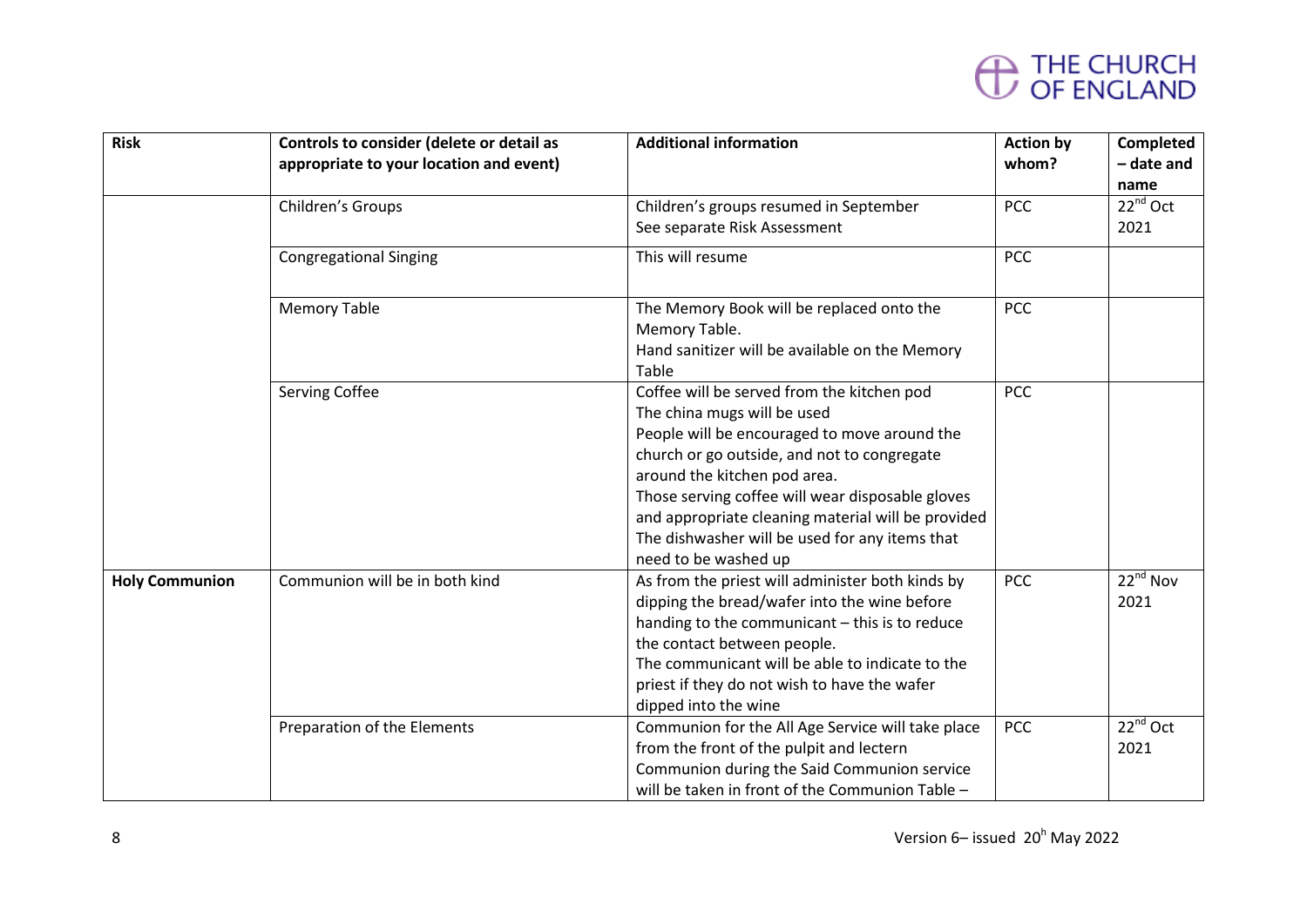| <b>Risk</b> | Controls to consider (delete or detail as | <b>Additional information</b>                       | <b>Action by</b> | Completed            |
|-------------|-------------------------------------------|-----------------------------------------------------|------------------|----------------------|
|             | appropriate to your location and event)   |                                                     | whom?            | - date and           |
|             |                                           |                                                     |                  | name                 |
|             |                                           | this will ensure that the communicants will not be  |                  |                      |
|             |                                           | view of the camera for the Livestreaming/           |                  |                      |
|             |                                           | Recording                                           |                  |                      |
|             |                                           | Only the priest will prepare, administer and clear  |                  |                      |
|             |                                           | up the communion vessels - so there will be no      |                  |                      |
|             |                                           | servers                                             |                  |                      |
|             |                                           | The bread and wine will be on the table at the      |                  |                      |
|             |                                           | start of the service - there will be no bringing up |                  |                      |
|             |                                           | of the elements                                     |                  |                      |
|             |                                           | Gluten free wafer will be available on a plate with |                  |                      |
|             |                                           | another plate over it so the priest does not speak  |                  |                      |
|             |                                           | over them.                                          |                  |                      |
|             |                                           | The priest will sanitize their hands before         |                  |                      |
|             |                                           | preparing the elements and before administering     |                  |                      |
|             |                                           | to the communicants                                 |                  |                      |
|             |                                           | The priest will consume the wafer that is broken    |                  |                      |
|             |                                           | during the consecration                             |                  |                      |
|             |                                           | The Peace will be said verbally from the pew and    |                  |                      |
|             |                                           | people will stay in the pews                        |                  |                      |
|             | The administration of Communion           | All priests will wear a face covering/visor during  | PCC              |                      |
|             |                                           | the administration                                  |                  |                      |
|             |                                           | Holy communion will be administered in silence      |                  |                      |
|             |                                           | The communicants will approach down the front       |                  | 22 <sup>nd</sup> Oct |
|             |                                           | aisle and return around the front pews and the      |                  | 2021                 |
|             |                                           | side aisles - ensuring that they maintain social    |                  |                      |
|             |                                           | distance from those who are wearing face            |                  |                      |
|             |                                           | coverings                                           |                  |                      |
|             |                                           | The communicants will be encouraged to sanitize     |                  |                      |
|             |                                           | their hands before and after receiving the bread.   |                  |                      |